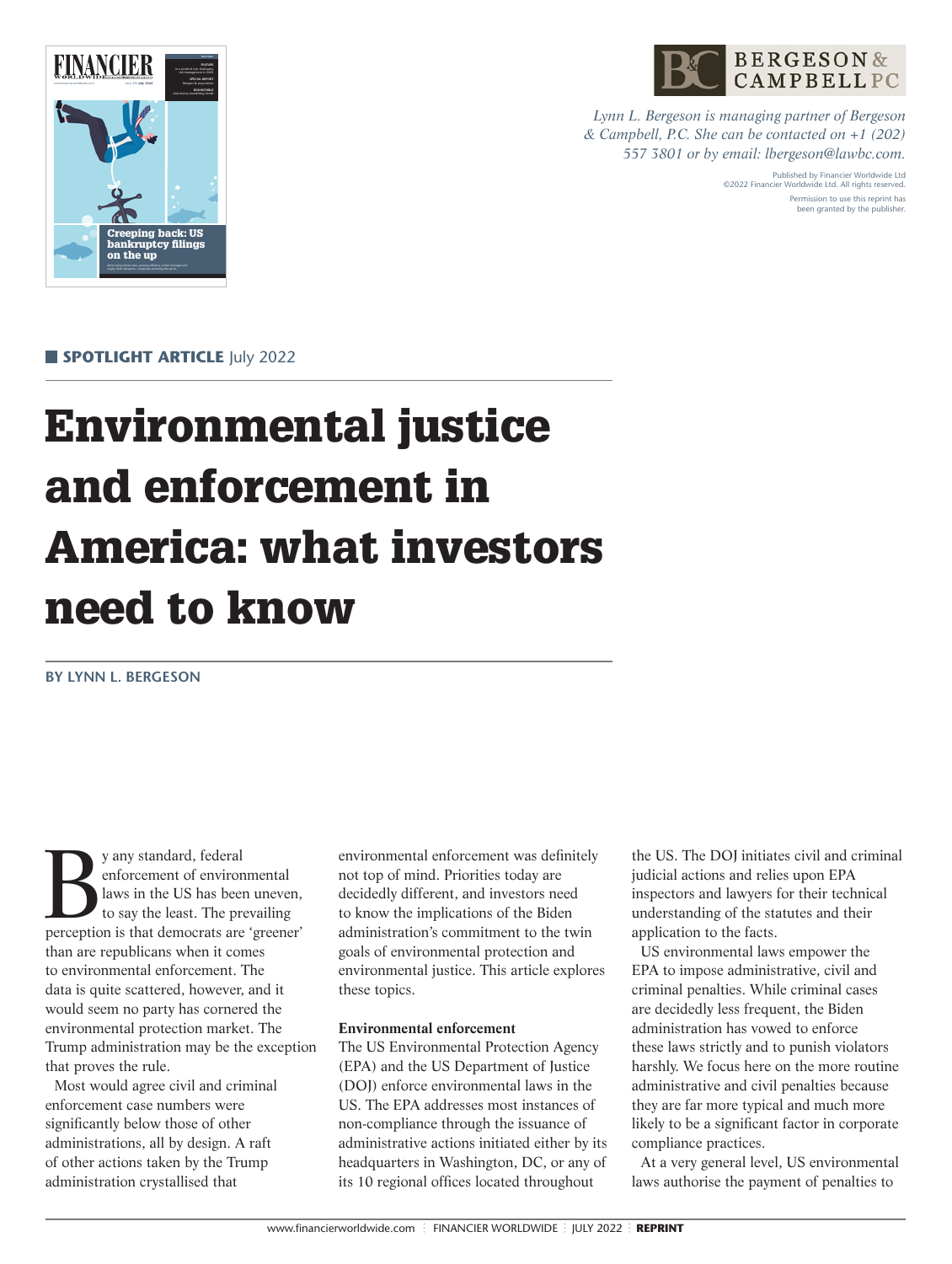# **REPRINT**

#### Risk Management

achieve at least two goals: to punish the violator and to deter others from violating the law. To achieve either, penalties must be significant, and their imposition, broadly and publicly communicated. Typically, the enabling environmental statute establishes base penalty amounts. The Federal Civil Penalties Inflation Adjustment Act mandates that these base amounts be adjusted annually to keep pace with inflation and maintain the deterrent effect of statutory civil monetary penalties.

Some may be labouring under the misapprehension that administrative actions are trivial 'slaps on the wrist'. Civil penalties are anything but trivial. The most recent penalty amount adjustment was in January 2022, and penalties for air, water and toxics violations are around \$50,000, \$60,000 and \$44,000, respectively, per day, per violation. Under most environmental laws, the EPA may assert non-compliance going back five years.

Since reporting requirements arising under legislative provisions are often compelled on a daily, weekly, monthly, annual or quadrennial basis, penalties rack up quickly. Assessed penalties in the hundreds of thousands or millions of dollars are common. While various EPA administrative 'penalty policies' offer opportunities to reduce these penalties by rewarding good faith efforts to comply, how these policies are applied varies considerably, and needing to retain counsel to argue they should apply adds to the bottom line.

Payment of sticker shock-inducing penalties is only one of the pain points. The reputational damage a company may incur is equally painful, more lasting thanks to social media and far more difficult to remedy. The EPA tends to broadcast settlement of enforcement actions in press releases and in EPA compilations of enforcement actions issued by EPA regional offices. Print and social media outlets pick up these releases and distribute the news broadly, ensuring that employees, neighbours, shareholders and competitors are aware of the infractions.

In addition to reputational injury, often overlooked is the probability that the EPA and state enforcement agencies are likely

to scrutinise a company more closely post-enforcement. Its chances of being on the receiving end of an inspection request also increase. Opportunities for penalty mitigation diminish under the penalty policies noted above once a company has a record of non-compliance.

There are also significant commercial consequences, and none of them is good. Financing may be more difficult to secure, due diligence will be more complicated if one of the parties to a transaction was party to a high-profile enforcement action, and negotiating supplier agreements could be adversely impacted, as some companies just do not want to do business with a perceived 'bad actor'.

Other companies may be disallowed from doing business with 'violators' as a result of company policies. Stock prices could be impacted, shareholders agitated and, depending upon materiality levels, public reporting could be required, creating a lasting stain on a company's reputation. Competitors, too, find these casualties a target-rich area for corporate misinformation mischief.

There is some good news. The Biden administration, in May 2022, reinstated the ability to mitigate penalties with supplemental environmental projects (SEPs). In 2017, the prior administration prohibited SEPs. The EPA intends these projects to allow a violator to undertake a project to provide a tangible environmental or public health benefit to the affected community. SEPs can go a long way in assuaging the ill will a high-profile, highdollar enforcement action can generate. This is because a SEP is uniquely local, and a project that area residents can see and relate to reaps significant benefits with respect to shoring up the reputational damage occasioned by a high-profile enforcement action.

## **Environmental justice**

When the Biden administration took office in 2021, it announced an "all-ofgovernment" commitment to achieving environmental justice. In Executive Order 14008, 'Tackling the Climate Crisis at Home and Abroad' (27 January 2021), president Biden directed the attorney

general to ensure "comprehensive attention" to environmental justice throughout the DOJ and to develop a "comprehensive environmental justice enforcement strategy". The DOJ did so and released it on 5 May 2022. The eight-page 'Comprehensive Environmental Justice Enforcement Strategy' is interesting and a must-read for corporations.

It comes at a time when the DOJ and the Biden administration are under heavy fire from civil rights advocates for a perceived failure to deliver on president Biden's commitment to environmental justice. The DOJ strategy seeks to change the narrative, if not turn the ship around. It also goes a long way in answering the question of how the government intends to promote environmental justice through enforcement scrutiny. Noted below are a few practical implications of the strategy.

First, under the strategy, the DOJ and the EPA will target for enforcement "overburdened and underserved communities". What this means is the DOJ and the EPA will make good use of a growing number of mapping tools to identify targets on which to focus their enforcement resources. These tools include the EPA's EJScreen 2.0 and the White House Council on Environmental Quality's (CEQ) Climate and Economic Justice Screening Tool (CEJST), a new tool CEQ released in February of this year to measure the cumulative effects of pollution on disadvantaged communities.

Importantly also, the EPA is poised to release imminently an updated 'roadmap' identifying all the legal tools it intends to use to promote environmental justice. The document will update a 120-page document the Obama administration issued in 2011.

Second, the DOJ intends to use creatively and expansively its authority under other enforcement tools "outside of the traditional environmental statutes". Specifically, the DOJ notes actions "under the civil rights laws, worker safety and consumer protection statutes, and the False Claims Act (FCA)". The FCA is interesting because it provides for treble damages that, according to the DOJ, "may provide significantly greater deterrence than